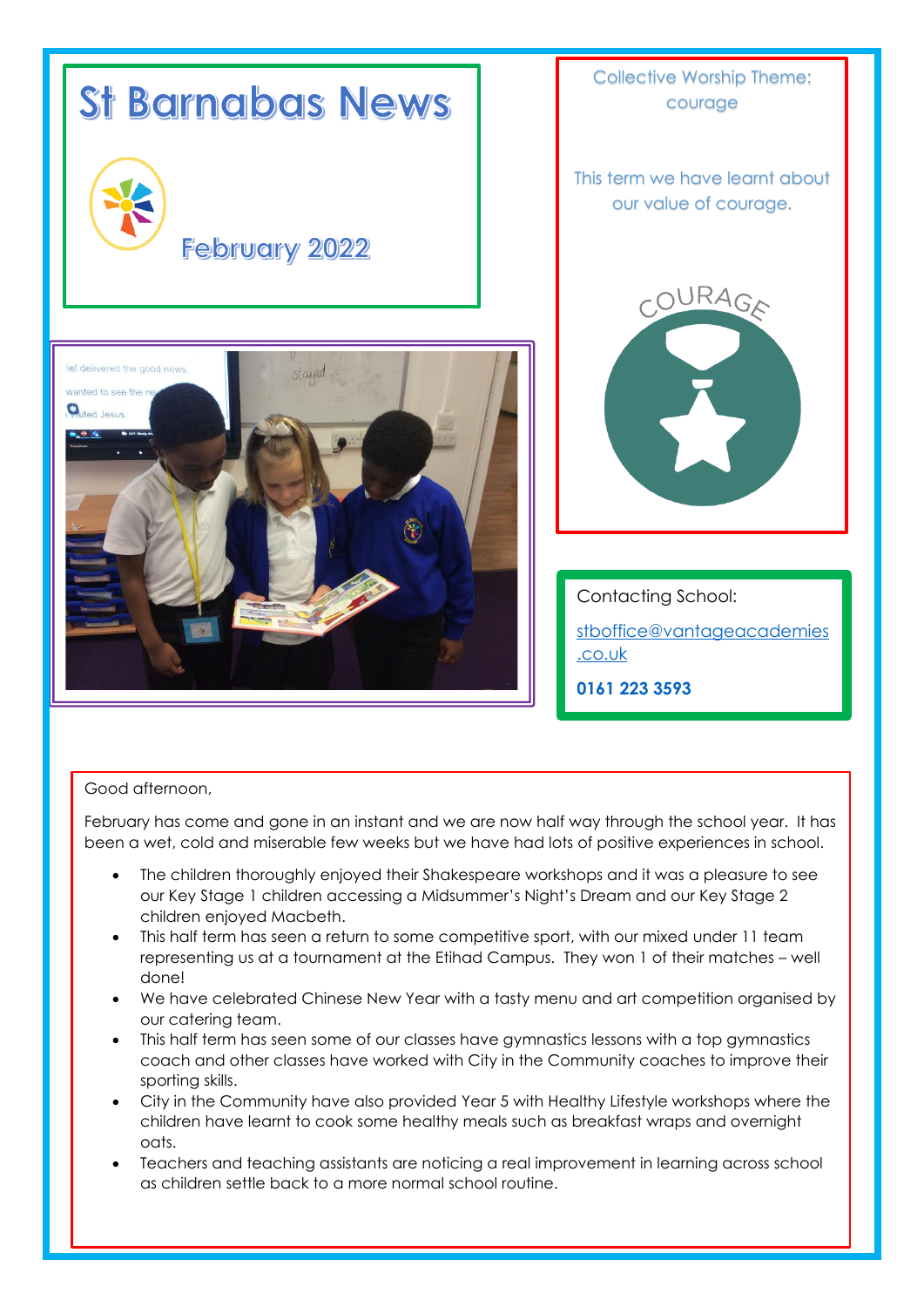We have been busy planning some whole school events for the next half term and we sincerely hope that we can start to invite parents back into school. Please check the dates for your diary section below.

Our value for next half term is Forgiveness and this will take us up to our Easter celebration.

I would like to take this opportunity to thank you for your continued support and wish you a happy half term with your children. I look forward to seeing you all again on Monday 28<sup>th</sup> February.

Kind regards,

Charmain May

Principal

# **Dates for your diary**

Half term: 21st to 25th February

School re-opens on 28<sup>th</sup> February

Thursday 3rd March – World Book Day \*

Wednesday 23rd March – National Maths Day\*\*

Monday 28th March – Parent-teacher meetings (face to face or virtual to be confirmed)

Wednesday 30<sup>th</sup> March - phonics and early reading workshop for parents of children in Nursery, reception and Year 1

Wednesday 30<sup>th</sup> March 2.30pm – Baptism and First Communion service in school

# **\*Parents are invited into class at 8.50am – 9.10am on 3rd March to read with their child as part of World Book Day.**

**\*\*Parents are invited into class on National Maths Day from 8.50am – 9.15am to see how an aspect of maths is taught.**

**Whilst we get back to having parents on site, I would ask that any adult displaying COVID symptoms does not attend school events.**

#### Reminder:

School will be closed to all children on **Thursday 26th May 2022** for an additional teacher training day. Please add this date to your calendars.